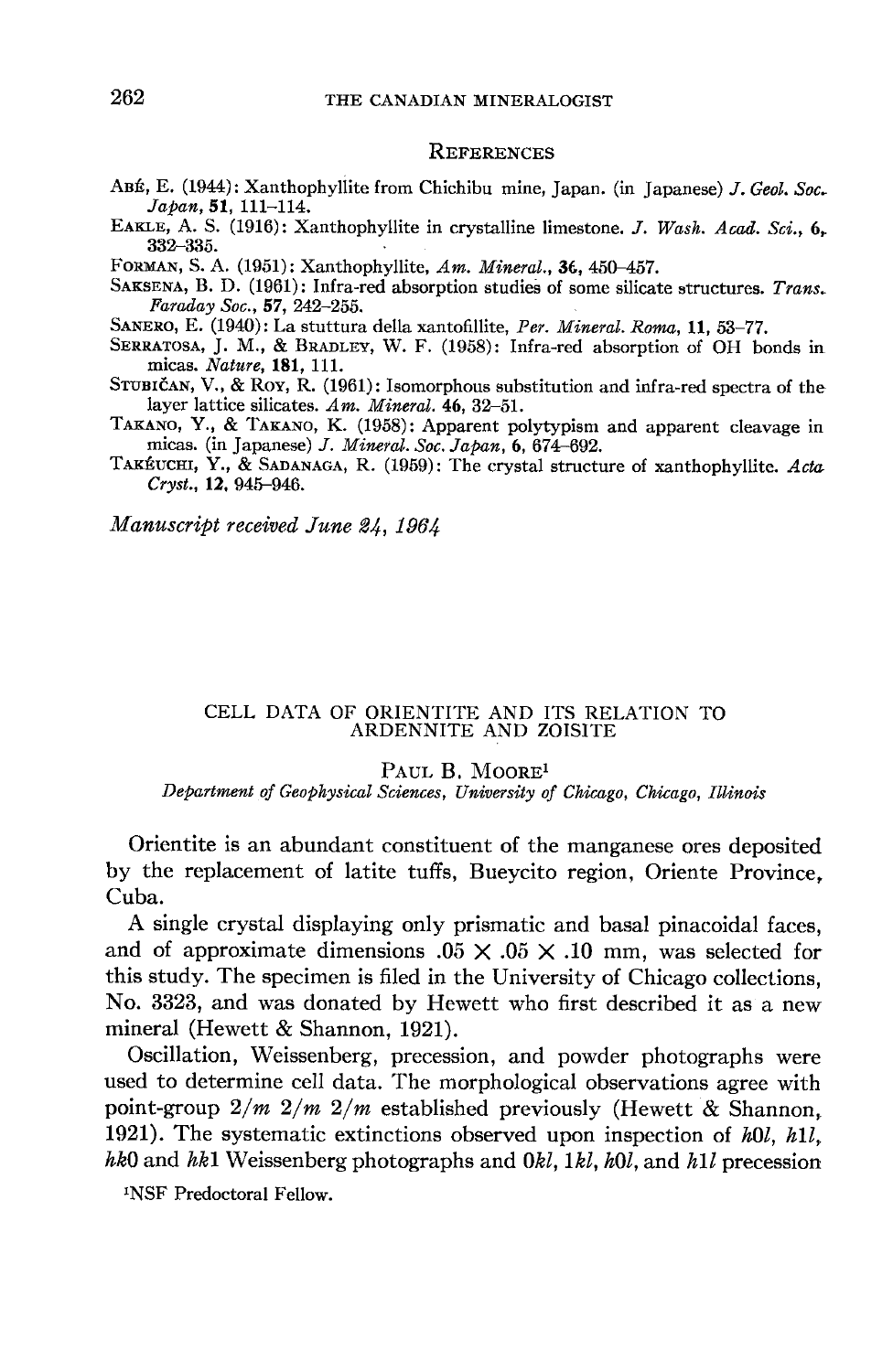photographs are consistent with space group Cmcm. The cell data are given in Table 1.

| Orientite                                                                           | Ardennite                                                                       | Zoisite<br>$Ca4Al6Si6O24(OH)2$<br>$5.58~\mathrm{\AA}$ |  |  |
|-------------------------------------------------------------------------------------|---------------------------------------------------------------------------------|-------------------------------------------------------|--|--|
| $Ca_4(Mn^3, Mn^2, H_3)_{6}$<br>$(Si, H_4)_{6}O_{24}(OH)_2$<br>$6.08 \text{ A}$<br>a | $Mn_4(Mn^3, Al^3)_6$<br>$(VH, AsH, Si)_{6}O_{24}(OH)_{2}$<br>$5.80 \; \rm{\AA}$ |                                                       |  |  |
| 9.04<br>$c$ 19.14<br>S.G. Chnn (Cmcm)                                               | 8.70 <sup>1</sup><br>18.491<br>Pmnm                                             | 10.10<br>۰.<br>16.24<br>Pbnm                          |  |  |
| $Z_{2}$<br>Ref. this study                                                          | 2<br>Gossner & Strunz in<br>Strunz (1957),<br><sup>1</sup> this study           | 2<br>Strunz (1957)                                    |  |  |

TABLE 1. ORIENTITE, ARDENNITE, ZOISITE: STRUCTURE CELL DATA

The chemical formula given by Hewett is written  $H_4Ca_4(Mn^3OH)_4$ - $(SiO<sub>4</sub>)_5$ . The calculated density based on this formula and  $Z = 2$  is 2.89. a serious departure from the observed density of 3.05. Furthermore, the minimum equipoint rank of space group Cmcm is 4. This means that atomic species must each be of multiplicity 4 in the cell, unless sites are shared. A discrepancy immediately appears with respect to the silicon, of which there are 10 atoms in the unit cell.

No clear explanation of the two anomalies could be given until Dr. C. Sclar kindly informed the author that he had recast the Shannon analysis (Hewett & Shannon, 1921) into a zoisite-type formula.

The cell formula then becomes.

$$
2{Ca_{4.00}[Mn^{3}._{88}, Mn^{2}._{02}, Al^{3}._{04}, Fe^{3}._{03}, (H_{3})._{23}]_{6}[Si_{.90}, (H_{4})._{10}]_{6}O_{24}(OH)_{2}}
$$

Dr. Sclar's formula resolves the anomalies. This formula, condensed into a general zoisite-type formula, is

$$
2[X^2_4 \ Y^3_6 \text{Si}_6 O_{24} \text{ (OH)}_2]
$$

where, for orientite,

$$
X^2 = \text{Ca}; \quad Y^3 = [\text{Mn}^3_{.68}, \text{Mn}^2_{.02}, \text{Al}^3_{.04}, \text{Fe}^3_{.03}, (\text{H}_3)_{.28}]
$$

The numbers of the species,  $X$ ,  $Y$ , Si, and OH in the unit cell are each multiples of rank 4. The calculated density of orientite using the zoisitetype formula is now 3.09, in good agreement with the observed density of  $3.05$ .

Objections may be raised regarding hydrogen assigned to sites of tetrahedral coordination. However, this is evidenced in hydrogrossular, and is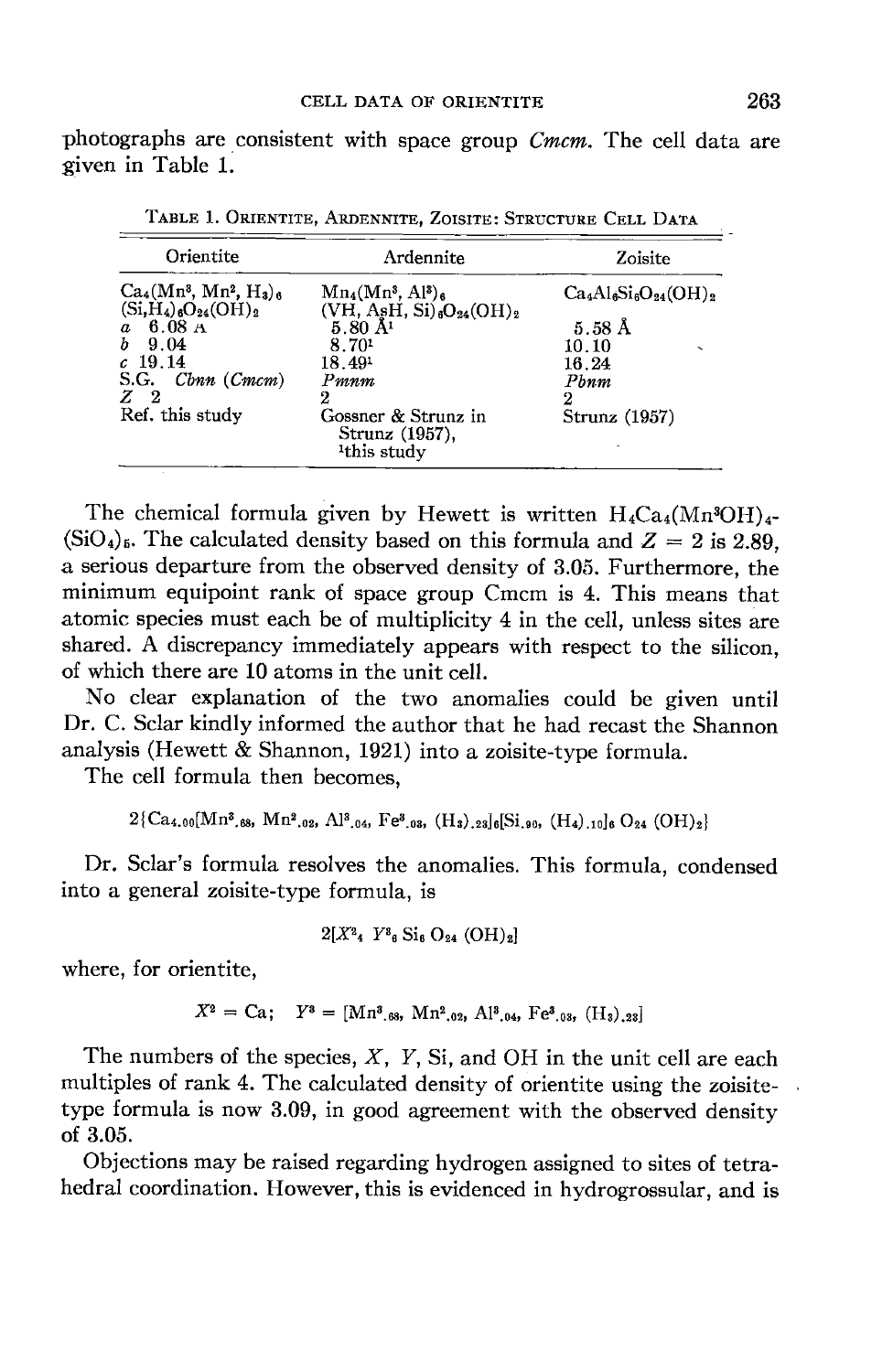treated in the article by McConnell (196a) on some analcime-type structures in which a proposed ion of type  $(H_3O_2)$ <sup>-</sup> appears in linked tetrahedra, analogous to  $(AIO<sub>2</sub>)^-$ ,  $(PO<sub>2</sub>)^+$ , and  $(SiO<sub>2</sub>)°$ .

Table L lists the chemical formulae and cell data for the minerals orientite, ardennite (dewalquite) and zoisite. Both the formulae and cell data have been rearranged from their conventional forms to elucidate the relationship. The data for these minerals show considerable similarities. The most notable difference is in the C-centring of the lattice of orientite. The photographs were carefully checked for violations of C-centring but none were detected.

Further studies were undertaken to clarify these relationships. A small chip of ardennite from Salm Chateau, near Ottrez, Belgium (University of Chicago collections, No. 3741), afforded excellent precession photographs. The structure cell data of Gossner & Strunz (Strunz, 1957) were confirmed, including space group Pmnm. It was further noted that for general hkl reflections, where  $h + k \neq 2n$ , the diffractions were relatively weak, and 011 were, for the most part, nearly absent. This suggests the super-group *Cbnn*, amplifying the relationship between ardennite and orientite.

The powder data for orientite and Salm Chateau ardennite are presented in Table 2.

# Further d'iscussion

Comparison of cell data of orientite to those of kentrolite and melanotekite (Gabrielson, 1962) shows no apparent structural relation as suggested by Hewett & Shannon (1921) on the basis of morphological evidence.

Sclar (1961) presents revised Barker classification angles and morphological axial ratios for orientite. However, the b:c morphological cell ratio is based on a rough microscope determination of the angle (101)  $\wedge$  (101)  $= 61°00'$  by Hewett. This results in a morphological cell ratio of 0.672:1:0.3958. The axial ratios of the structure cell (this study) are 0.672:1:2.117. Assuming the corrected morphological angle (101)  $\wedge$  (101) = 64°50', the transformation matrix from morphological cell to structure cell is (100/010/005).

# Acknowled,gment

I wish to thank Dr. J. V. Smith for his reading this manuscript and suggesting improvements.